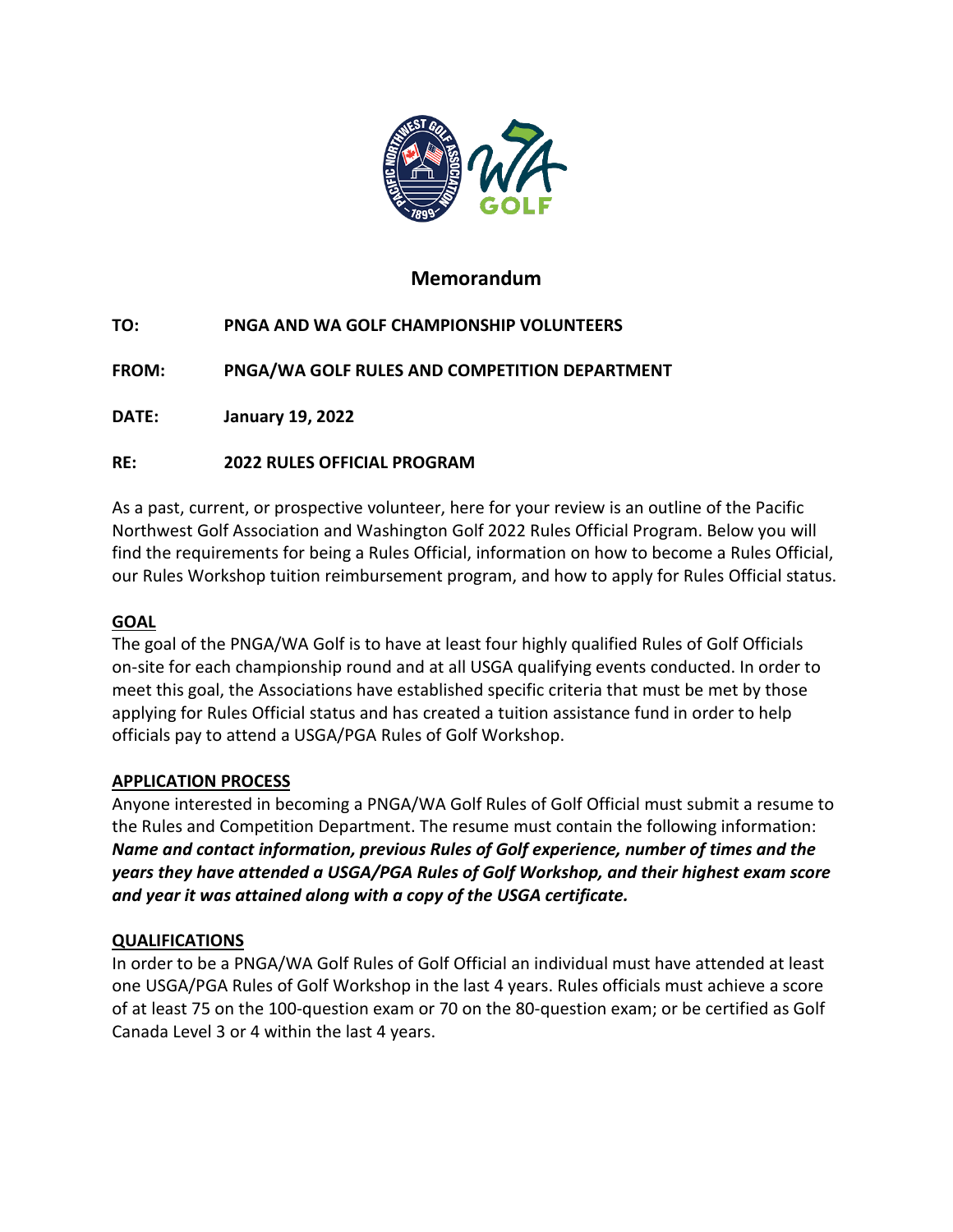As per USGA guidelines, individuals who have achieved a qualifying score in the last 4 years on a USGA/PGA Rules of Golf Workshop exam, or as per Golf Canada guidelines, individuals who have achieved Level 4 status in the last 4 years, will be eligible to officiate at USGA Local and Sectional Qualifiers conducted by WA Golf.

Individuals who wish to become a Rules Official but have not achieved a qualifying score on the USGA/PGA Rules of Golf Workshop exam or reached Golf Canada Level 3 or 4, in the last 4 years will be Rules of Golf Apprentices. Apprentices do not give Rulings but will be trained on the proper skills needed to be an effective team member and Rules of Golf Official. Typically, Rules of Golf Apprentices will ride along with a more experienced Rules Official.

### **COMPENSATION**

For the most part, PNGA/WA Golf volunteers work on a voluntary basis and provide their time and expertise for "the love of the game." That being said, the PNGA/WA Golf understands in many cases this is at a significant personal expense so we have put in place a plan to assist with education reimbursement for volunteers who attend a USGA/PGA Rules of Golf Workshop. To be eligible for reimbursement, a request must be submitted to the PNGA/WA Golf along with a copy of the most recent USGA Rules Workshop exam score certificate and a completed 2022 PNGA/WA Golf/USGA Qualifier Volunteer Schedule.

Reimbursement scale: Volunteer 20 days – \$500 Volunteer 15 days – \$300 Volunteer 10 days – \$200 Volunteer 5 days – \$100 (\*\*Volunteer days can be a combination of PNGA Championships, WA Golf Championships or USGA Qualifiers)

Anyone interested in becoming a Rules of Golf Official is welcome to attend one of the USGA/PGA Rules of Golf Workshops or may, pending approval by a PNGA/WA Golf staff member, ride along during one of our Championships or USGA qualifiers with a working official.

The PNGA/WA Golf Staff and Championship Committees look forward to bringing more dedicated volunteers into our "Rules of Golf Family."

Thank you!